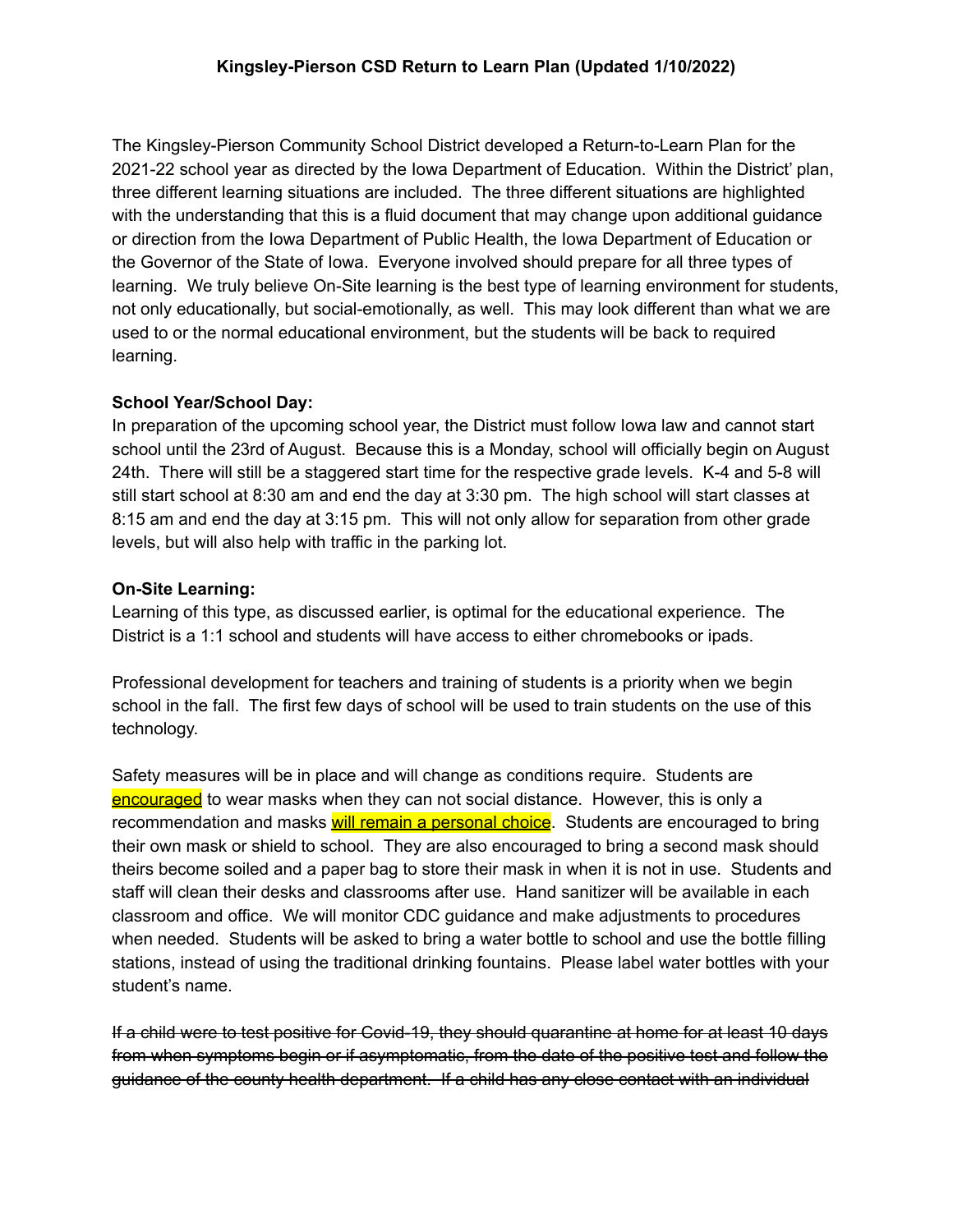### **Kingsley-Pierson CSD Return to Learn Plan (Updated 1/10/2022)**

who tests positive, due to state recommendations, they will not need to quarantine, but monitor for symptoms.

People who have COVID-19 and have or had symptoms should isolate for at least 5 days. To calculate the 5 day isolation period, day 0 is the first day of symptoms. Day 1 is the first full day after their symptoms developed.

They can end isolation after 5 full days if they are fever-free for 24 hours without the use of fever-reducing medication and other symptoms have improved. It is recommended, but not required, to continue to wear a well-fitting mask around others at home and in public for 5 additional days after the end of their 5 day isolation period.

Students that are exposed to COVID should be excluded **only** if they are having symptoms or test positive themselves. If they become symptomatic, they should be home and consider getting tested

A priority to the Kingsley-Pierson CSD is the health and safety of the students and staff. High-touch areas in the building, other than the cleaning already done in the classrooms, will be cleaned regularly.

### **Hybrid Learning:**

Hybrid learning occurs when a decision is made by the Governor or the local school board, in conjunction with the District Health Department, that buildings can operate but with a limited capacity, due to a Covid-19 concern.

There are several options of hybrid learning the district may implement, depending on the scenario of recommended limitations.

### Option 1:

A particular building has a high rate of exposure and is recommended to close. (Pierson building or Kingsley building) In this scenario, a particular building will participate in virtual learning, along with any family members of those students in that particular building. The other community building would remain open.

### Option 2:

A particular classroom "Pod" has been identified as having a high rate of exposure and is recommended to self quarantine, along with family members of those in that classroom. (A 3rd grade classroom) That particular class will participate in virtual learning activities while the rest of the school has been recommended to continue, as is.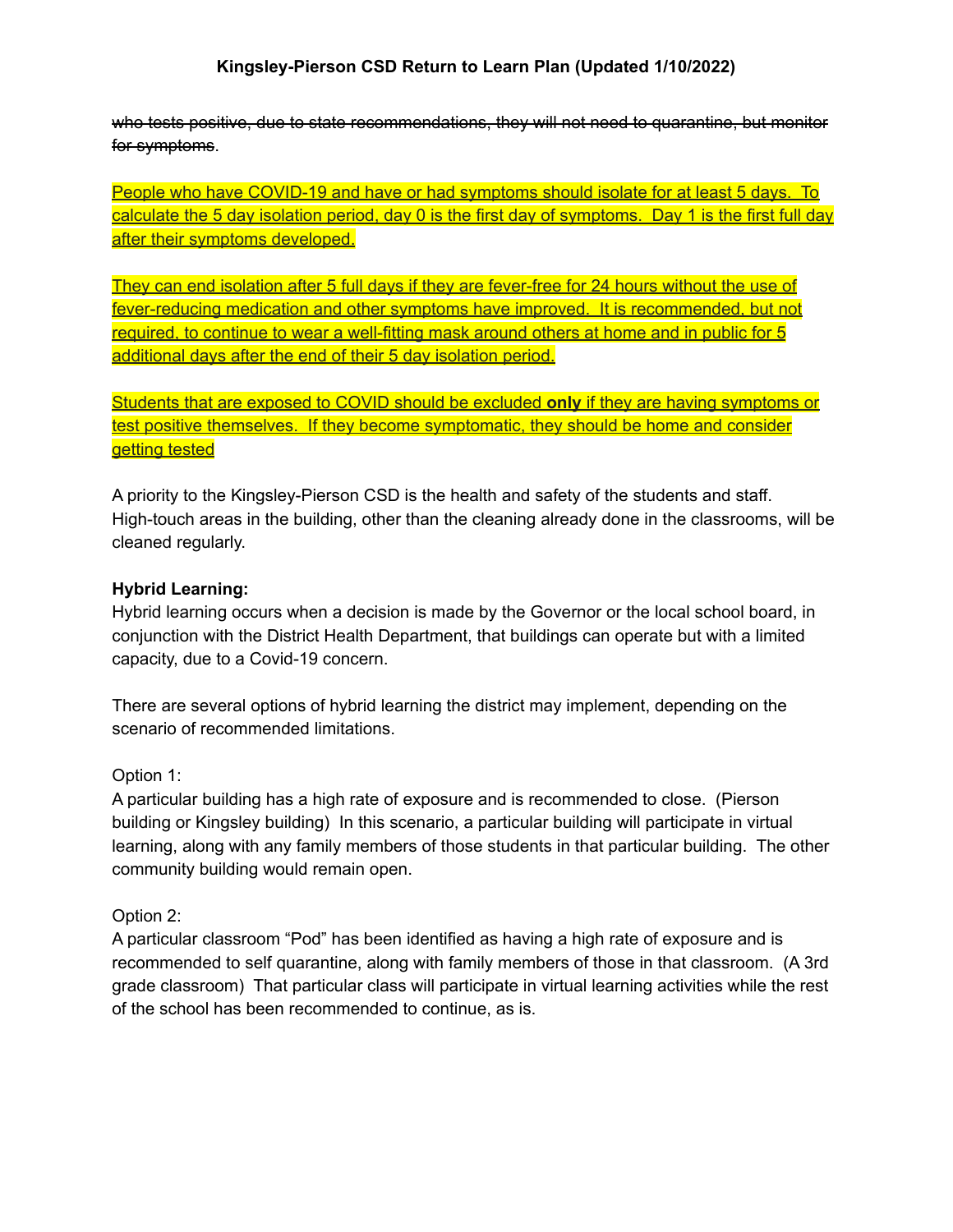## Option 3:

The school must shift to an alternate schedule to allow for more social distancing during the school day. This option would include those students whose last name begins with A-M and any family members would attend 2 days a week while the families with last names that begin with N-Z would attend 2 other days a week. For example: The first group may attend on a Monday and Thursday while the other group would be attending on Tuesday and Friday. While a particular group is not involved with "in-person" learning, they would still be required to attend virtually for those days away from the classroom. This may be by watching a recording of the lesson or by being involved live electronically.

# Option 4:

The high school may meet on Monday and Thursdays, in person, and electronically the remaining 3 days. The Elementary may meet on Tuesday and Fridays, in person, and electronically the remaining 3 days. The Middle school could use either of the above days separated by several out of school days.

Our purpose for the hybrid model is to provide the best possible educational experience under the limitations we have been given. Students are still required to do the work and participate in the educational practice. Attendance will be taken. Tests will be given and grades taken. If one of these models is adopted, please stress to your child(ren) the importance of this educational framework.

## **Virtual Learning:**

Virtual learning will take place when a decision is made for an emergency closure of a building and/or buildings. If a single building closes due to a Covid-19 outbreak and there is a need for sanitization, the students and staff in that building will immediately transfer to virtual learning. If there is a need to close both buildings, students and staff of the district will immediately transition to virtual classrooms. Attendance will be taken, grades will be earned and credit awarded. Virtual learning will also be an option for parents when the District is authorized to provide hybrid Learning or On-Site Learning due to a health concern with the child or an immediate family member. A note from a health care provider, explaining the rationale for the requested virtual learning, will be required.

## **Covid-19:**

Covid-19 information and recommendations are constantly changing. Kingsley-Pierson CSD will follow recommendations set forth by the CDC, IDPH, Department of Education, and our local health departments in both Plymouth and Woodbury Counties. Please note that the following are district guidelines we have discussed and are being put forth to keep your child(ren), our staff, and our community as safe as possible. Since Covid-19 safety recommendations change frequently we will notify students and parents of any changes via JMC messenger. However, the following guidelines are recommended for ALL transmissible illnesses. Please take time to talk to your students about these practical ways to stay healthy before they return to school.